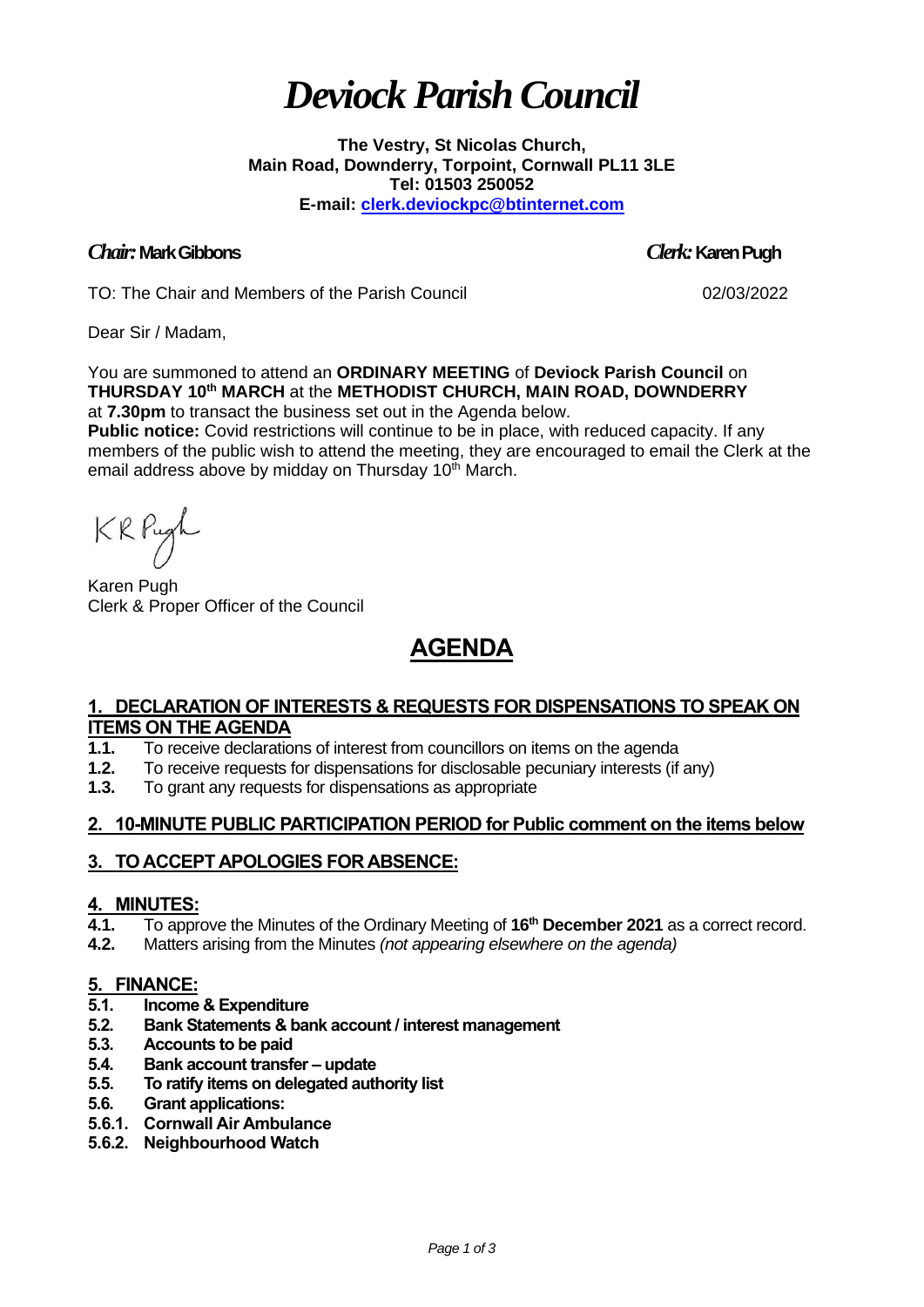# **6. HIGHWAYS AND FOOTPATHS**

**6.1. Highways Scheme 2022 Expressions of Interest**

Applications by 11<sup>th</sup> March

# **6.2. Working party – Highways projects**

To discuss speed visor for Hessenford Road, Seaton

**6.3. To agree to the creation of a Seaton land working group and land management plan**

# **6.4. Keveral Lane – update**

# **6.5. Definitive Map Modification Order 2022 – Addition of a footpath at Trerieve, Downderry**

Response required by 16<sup>th</sup> March

# **6.6. Pavement outside Blue Plate**

To discuss difficulties in using pavement due to obstructions

## **6.7. Campervans, Copley Arms car park**

To discuss the pub's advertising of overnight stays in the car park to campervan owners

# **7. CURRENT / ONGOING BUSINESS**

# **7.1. Devolution (Downderry and Seaton assets) – update**

**7.2. Co-option**

# **7.3. Changing Places Toilets – update**

# **7.4. Emergency Plan**

To agree to the creation of an emergency plan

# **7.5. Antisocial behaviour, Downderry and Seaton**

Current situation and action taken

## **7.6. Neighbourhood Development Plan – update**

## **7.7. Platinum Jubilee**

Update on coins and to make a decision on planting a tree / installing a plaque

**7.8. Flagpoles – update**

## **7.9. Tanver Yate – update**

# **7.10. First sewerage scheme, Hessenford**

To discuss current situation, concerns about the potential scheme and role of Environment Agency and South West Water

# **7.11. Bathing water survey**

# **8. REPORT BY CORNWALL COUNCILLOR:**

## **9. NEW BUSINESS:**

- **9.1. Matters raised by members for possible inclusion on the next Agenda**
- **9.2. Correspondence received**
- **9.3. Clerk notifications**

## **10. PLANNING:**

## **10.1. FORTHCOMING APPLICATIONS FOR DISCUSSION AT NEXT PLANNING MEETING (24th Mar)**

## **10.2. PLANNING DECISIONS**

Cornwall Council decisions received since the December 2021 Minutes:

## **16.12.2021 PA21/11050 WITHDRAWN**

Location: The Red House Brenton Road Downderry Torpoint Cornwall

Proposal: Construction of a new infill dwelling with non-compliance of condition 5 in respect of decision notice PA17/08935.

## **22.12.2021 PA21/07709 APPROVED**

Location: Dar Gwenen And Oak Bee Brenton Road Downderry PL11 3JA

Proposal: Protection to toe of cliff to southwest boundary of properties.

## **04.01.2022 PA21/08320 APPROVED**

Location: Toad Hall Trelowia Farm Widegates Looe Cornwall

Proposal: Demolition of timber free standing balcony and construction of single-storey kitchen extension. **05.01.2022 PA21/07136 REFUSED** 

Location: Land East Of Reflections Brenton Road Downderry Cornwall PL11 3JA

Proposal: Proposed detached dwellinghouse with garage and parking spaces (resubmission following refusal).